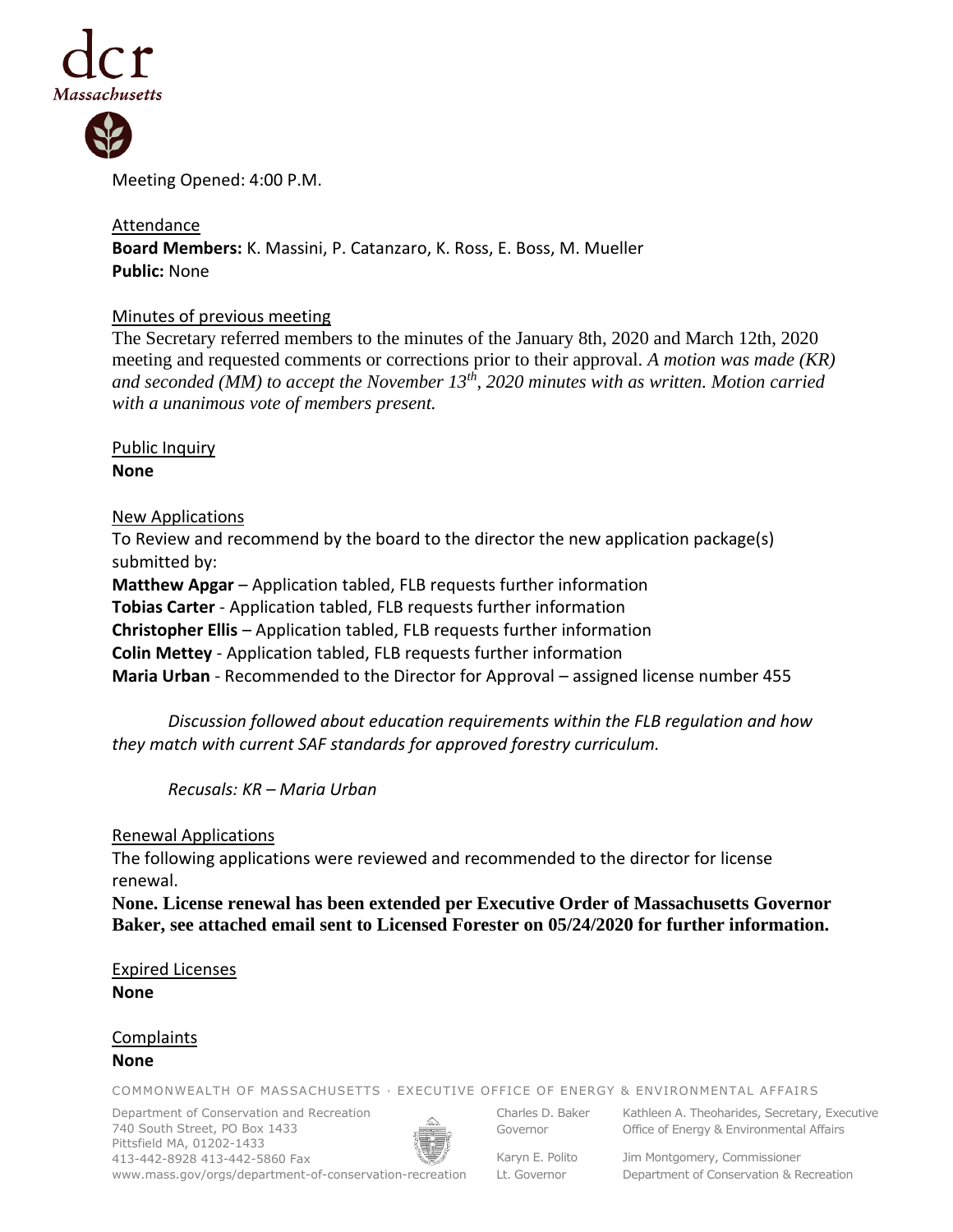#### **Other Business**

#### **Discuss logistics of future meeting when license renewals are resumed.**

The Governor has lifted they executive order postponing license extension as of July  $10<sup>th</sup>$ , 2020. The Board will suggest the following guidelines to the Director.

- Licenses that have expired between March  $12<sup>th</sup>$ , 2020 and July 10th, 2020 will be submitted no later than October 8th, 2020 giving applicants 90 days to submit a renewal application per the Governor's order.
- Licenses that expire between July 10th, 2020 and October 8th, 2020 will be submitted no later than October 8th, 2020.
- Licenses that expire after October 9th, 2020 will follow existing regulation/policy for submitting date.
- License expiration dates will not change.
- Licenses that expired between January 1st, 2020 and December 31st, 2020 will have a baseline of 20 credits for renewal (8 category I and 20 total).
- Foresters should submit all earned credits for their normal license time frame to be added to the baseline for averaging in future years.

The Board will follow guidance from the Governor's office regarding in person, remote, and/or hybrid form for future meetings. Unless otherwise instructed by the Director there is no meeting planned until after October 8th, 2020 unless there is a need to review a new license application or address a license complaint.

If in person meetings are not possible when license renewals are conducted KM will process applications and initial. Applications will be divided in groups to be delivered to other FLB members for review and a second initial. This process is needed to verify earned credits that are submitted.

After approval/modification of these recommendations by Director, KM will draft a notice to all licensed foresters to explain critical dates for submission of licenses renewal, description of the credit baseline for 2020, the need to submit earned credits for averaging in future years, and will include the document outlining ways to achieve credits which was sent on 05/24/2020.

## **Discuss the online Silvicultural Institute Courses**

PC contacted the Silvicultural Institute for clarification on the intent and content of the courses. After discussion the FLB decided to maintain the position that these coursed are designed and intended for continuing education and are not a substitute for silviculture courses taken at the college or university level.

#### **Next Meeting will be held at DCR Field office in Amherst, MA on**

To Be Determined